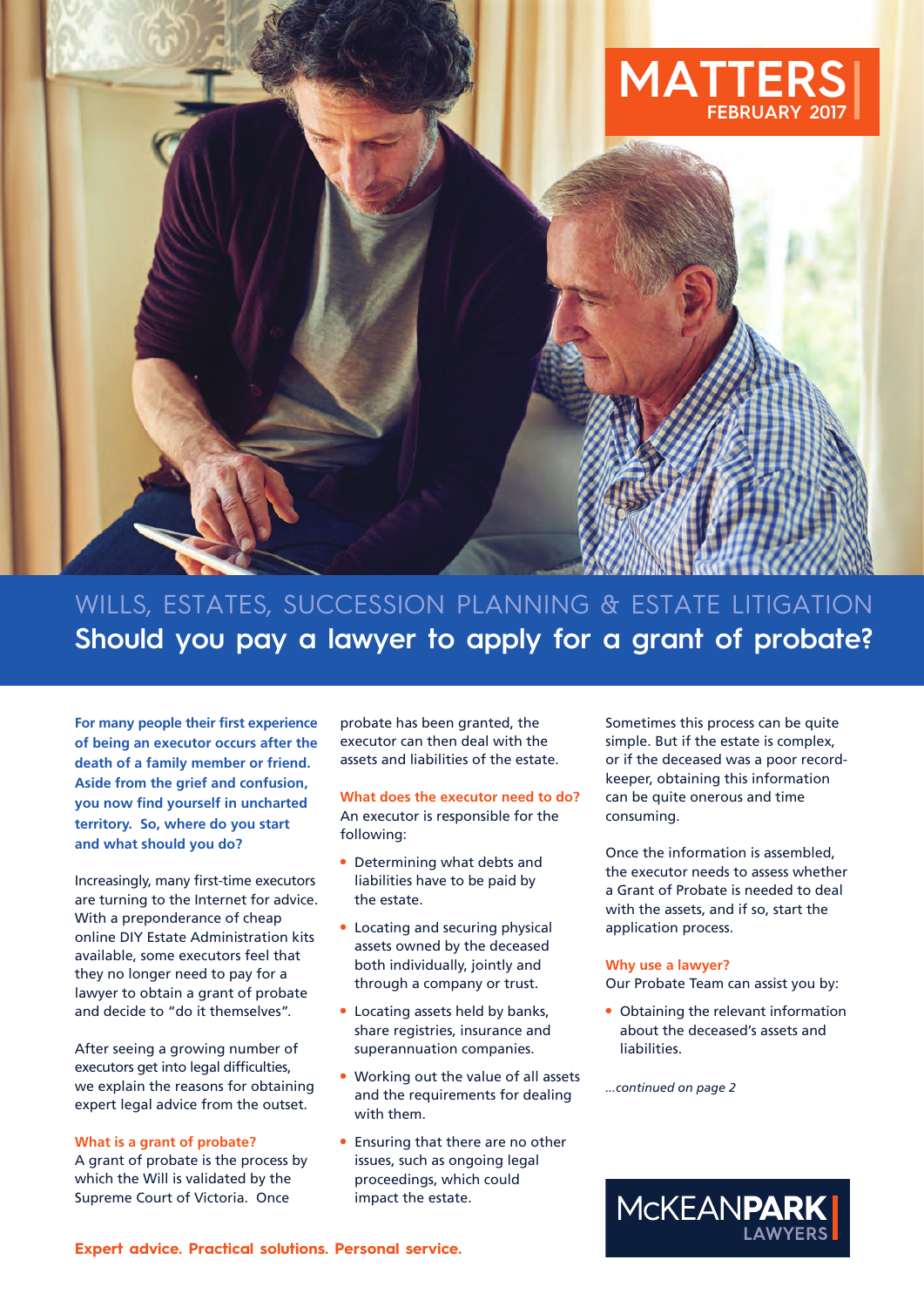*...continued from page 1*

- **Liaising with financial institutions,** share registries, brokers, accountants and other third parties on your behalf.
- Preparing the Probate application. This includes affidavits and exhibits, financial institution forms to close accounts and deal with shares, authorities and statutory declarations, as required.
- $\bullet$  Providing advice about the interpretation of the Will, unusual procedural issues which may need to be addressed (such as different spelling of names, cause of death, formality of Will etc.), debts of the deceased unknown to the executor and potential claims against the estate.
- Finally, the distribution of assets to beneficiaries in accordance with the Will.

We strive to make the process of applying for Probate and administering the estate as efficient and stress-free as possible.

This ensures that executors fulfil their legal obligations whilst minimising the risk of personal liability, which may arise if mistakes are made.



**Ines Kallweit, Partner** Accredited Specialist in Wills & Estates ines.kallweit@mckeanpark.com.au



# **Airbnb – issues for owners & tenants**

**The Airbnb phenomenon has hit Melbourne. A quick search of the Airbnb website will show how many people are converting rooms in their homes and outfitting investment properties in your local area. However, before you jump on the bandwagon and list your property, there are a range of legal issues that you should consider.** 

### **Airbnb legal considerations**

#### **1 Planning laws**

Do local planning laws allow your premises to be used for Airbnb accommodation? A quick call to your council will answer this for you.

#### **2 Building law**

Does your building comply with building law enabling the use of the premises for Airbnb accommodation? Different construction requirements apply to buildings depending on their classification (i.e. residential homes and motel/hotels are classified differently). Occupancy permits are issued on the basis of a building's classification and a person is prohibited from occupying a building in breach of the occupancy permit.

#### **3 Mortgagee consent**

Most mortgages prohibit borrowers from parting with possession or occupation of the property without first obtaining the written consent of the lender. Therefore, the lender's written consent may be required before you list on Airbnb.

## **4 Insurance – occupation issues** Under most insurance policies you should be able to identify who is in occupation of your premises at all times. What steps will you take to verify the identity of the person who is occupying your Airbnb premises?

# **5 Insurance – property damage,**

**personal injury and contents cover** Will your insurance on the property including property damage, public liability and contents be affected? Contact your insurer to check your property is protected to cover the potential liabilities arising from Airbnb occupancy.

#### **6 Tax Implications**

Any money-making enterprise will have tax implications. Money paid by an occupant/guest will be assessable rental income. Expenses can only be claimed in the area of the premises subject to the Airbnb arrangement. If the property is your principal place of residence it would be exempt from capital gains tax. However, under an Airbnb arrangement there may be a loss of the whole or part of the capital gains tax exemption. Also, if you conduct an Airbnb business and income derived from it is above \$75,000 per annum, you may need to register for GST.

#### **7 Residential Tenancy Agreements**

If you are a tenant under a Residential Tenancy Agreement, you should obtain your landlord's written consent before entering into Airbnb. If you are a landlord and wish to prevent your tenant from using the property as Airbnb, you should include an appropriate clause in your Residential Tenancy Agreement.

## **8 Body Corporates/Owners Corporations issues**

Owners Corporations sometimes pass rules restricting lot owner's rights as to the use of their apartment or unit. A recent Supreme Court ruling has indicated that an owners corporation rule prohibiting the use of an apartment or unit from letting as short stay accommodation will probably be invalid.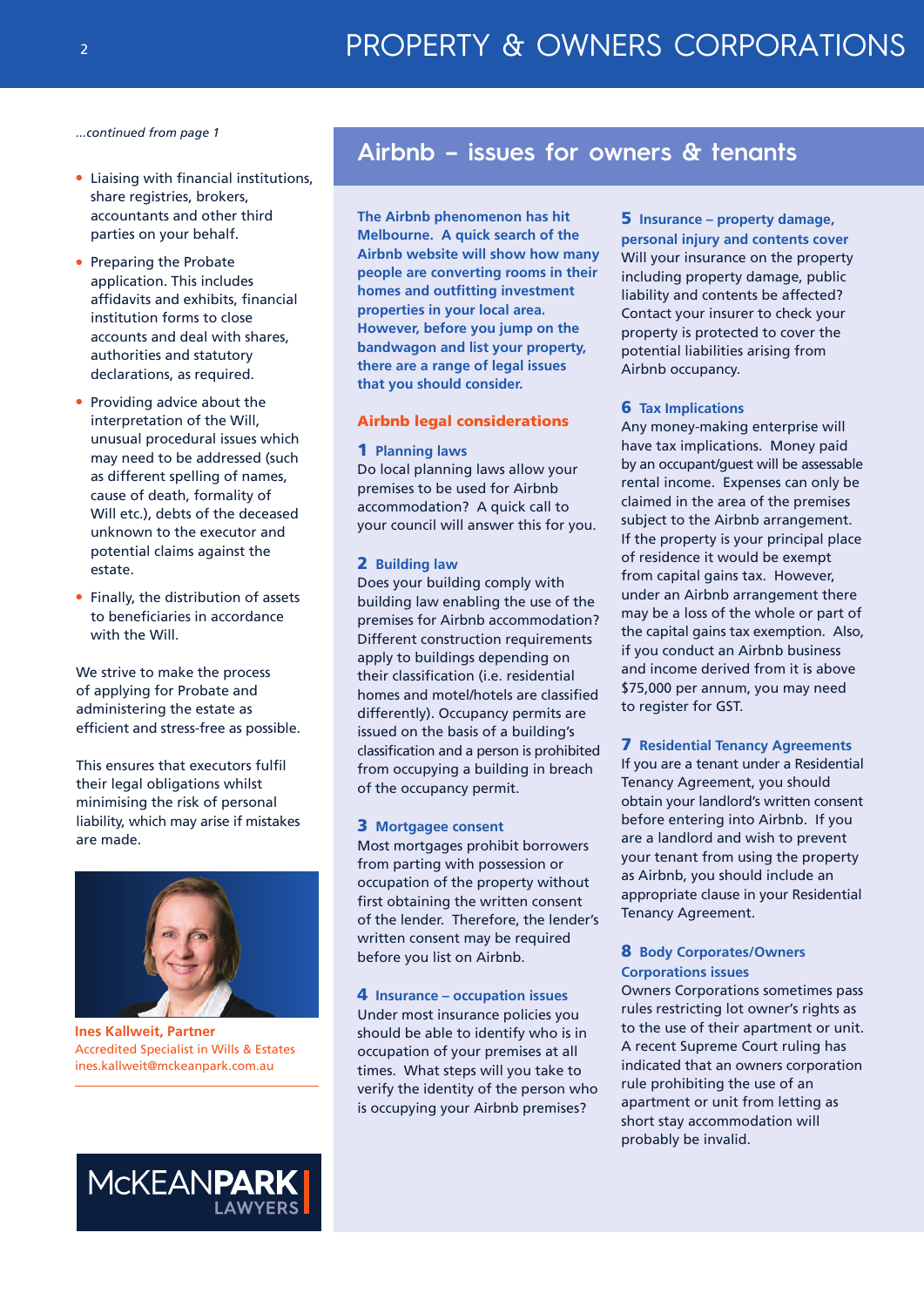# ROTARY 3



# **Owners Corporations Amendment**

**(Short Stay Accommodation) Bill 2016** Approximately 45,000 people live in central Melbourne, Southbank and Docklands - most in apartment buildings. The peaceful enjoyment of these occupiers has been affected by other apartments being used for weekend parties such as bucks' parties, footy trips and schoolies week.

At the time of writing, the *Owners Corporations Amendment (Short Stay Accommodation) Bill 2016* is going through the process of being approved by Parliament. It is anticipated it will be passed early this year and come into force on 1 July 2017. The Bill is aimed at regulating accommodation arrangements and curbing inappropriate short-stays. An important feature of this Bill is

that both the Airbnb provider and the short-stay occupant may be liable to pay loss of amenity compensation.

#### **Airbnb – what to do?**

Airbnb has legal pitfalls for the unwary. Before signing up, we suggest you access our services. We can assist with an individual analysis of your property legal risk scenario.



**Robyn Crozier – Consultant Lawyer** Accredited Specialist in Property Law robyn.crozier@mckeanpark.com.au

# **Clubs – protect your members by incorporating!**

**For many Australians, leisure time involves membership of a club. Sporting groups such as cricket, tennis and football clubs and community service organisations such as Rotary, form the fabric of our society. Other clubs are based around a hobby or interest or a shared ethnicity or cultural background.**

### **The importance of incorporation**

Ensuring that your club has a sound legal structure is vital. As a wellestablished means of legal protection many clubs incorporate. In the eyes of the law, once incorporated the club becomes a 'person,' separate from the human persons who are its members. Therefore, as an 'artificial person' the club becomes solely responsible for club debts.

#### **Don't make your members liable!**

Without incorporation, members are individually liable for club debts. Even worse, the person to whom the debt is owed can sue selected members of the club, and they in turn, must sue other members to recover their shares of the debt and costs.

#### **What types of debts are involved?**

Debts can be everyday costs resulting from purchases, services or trading. They can include damages for injuries, loss or wrongs suffered by a club member. Damages incurred by a third party as a result of something done by the club will also constitute a club debt.

#### **How do you incorporate?**

Firstly, your club must comply with the incorporation laws of its State or Territory. Secondly, your club Rules must conform to these laws and be registered as a public document. Thirdly, the name of your club must contain something which indicates that it is incorporated such as the word "Incorporated" or its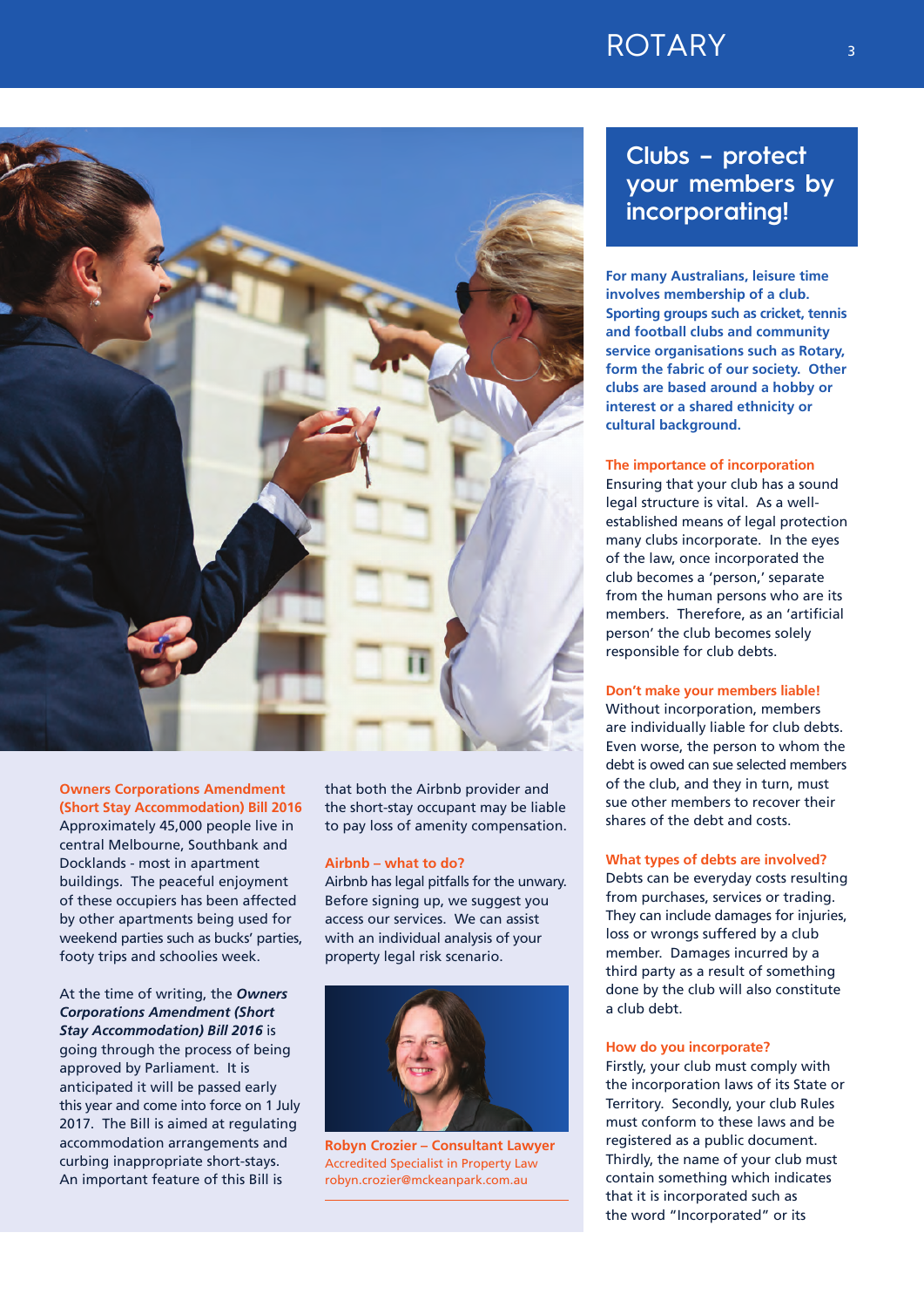

abbreviation "Inc." With our assistance, your club can be quickly registered for incorporation anywhere in Australia.

## **Rotary Clubs – specific issues**

Incorporation protection for Australian Rotary Clubs is more complicated. As part of an international organisation, Rotary clubs must use the Standard Rotary Club Constitution (SRCC) and, subject to variations, the Recommended Rotary Club Bylaws (RRCB).

These documents are not drafted to comply with the incorporation laws of any particular country or state or the fact that many countries do not have incorporation laws. They are designed for use by unincorporated clubs and must be rejected when used to apply for incorporation in Australia.

### **Rotary Clubs – the problem of using Model Rules**

To overcome this problem, many Rotary clubs mistakenly turn to the State's Model Rules. Although

appearing to be an easy way to incorporate they potentially create many problems and, in fact, solve none.

Once incorporated, Rotary clubs have no option but to sideline the Model Rules or 'dummy rules' and conduct their business under the provisions of the SRCC and RRCB. Potential dangers, especially in relation to insurance and management can result.

Should a dispute arise, a Court would regard the Model Rules as the legal rules of the club. If this results in the club being wound up, its funds must be distributed in accordance with its Model Rules and not in accordance with its Rotary documentation. This includes the funds of both the Club's service projects and club operations accounts.

It is so simple for anyone suing your club, to discover it is operating on Rules other than those it is supposed to. Armed with that knowledge learned counsel will have a field day

cross examining your club officers and witnesses, perhaps even you!

## **What should Rotary clubs do?**

None of these problems need occur. The answer lies in the creation of Rules that comply with the requirements of the State or Territory under which the club is incorporated, as well as those of Rotary International. McKean Park has drafted, and regularly updates such rules. These can be provided electronically to your club upon request.



**Ross Blair, Special Counsel** ross.blair@mckeanpark.com.au

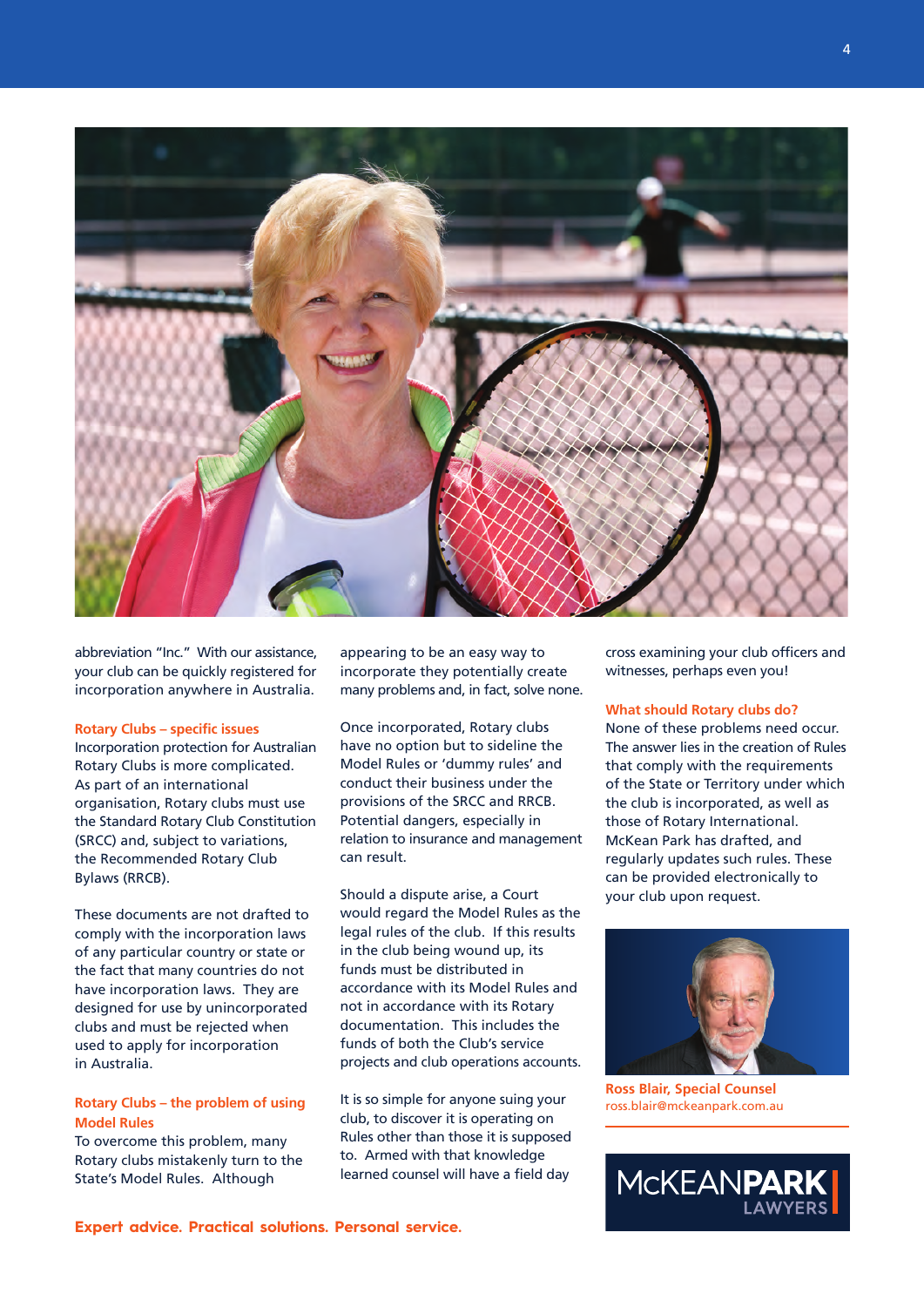# COMMERCIAL & TAXATION



**Unfair terms in small business contracts**

**From 12 November 2016, amendments made to Australian Consumer Law have extended the application of consumer-focused unfair contract term protections to small business.**

#### **What is the aim of the legislation?**

The aim of the legislation is to protect small businesses from "unfair" contract terms in standard form contracts. This will apply to any contract where either party is a small business.

#### **What is a small business?**

A small business is defined as being a business with less than twenty (20) employees. This is assessed on a headcount basis at the time the contract is either entered into, varied or renewed. The headcount also includes casual employees who are employed on either a regular or systematic basis.

# **What is a standard form contract?**

A standard form contract is not defined by the legislation. However, it ought to be interpreted as a contract that is provided by one party to another on a "take it or leave it" basis.

### **Does the amount of the contract matter?**

The value of the contract is relevant.

As such, the "upfront price" required by the contract must:

- $\bullet$  not exceed \$300,000.00, if the contract is for twelve (12) months or less; or
- $\bullet$  not exceed \$1,000,000.00, if the contract is for a duration of more than twelve (12) months

## **What would deem a contract term to be unfair?**

A term in a small business contract will be unfair if it:

 $\bullet$  causes a significant imbalance in the parties' rights and obligations under the contract,